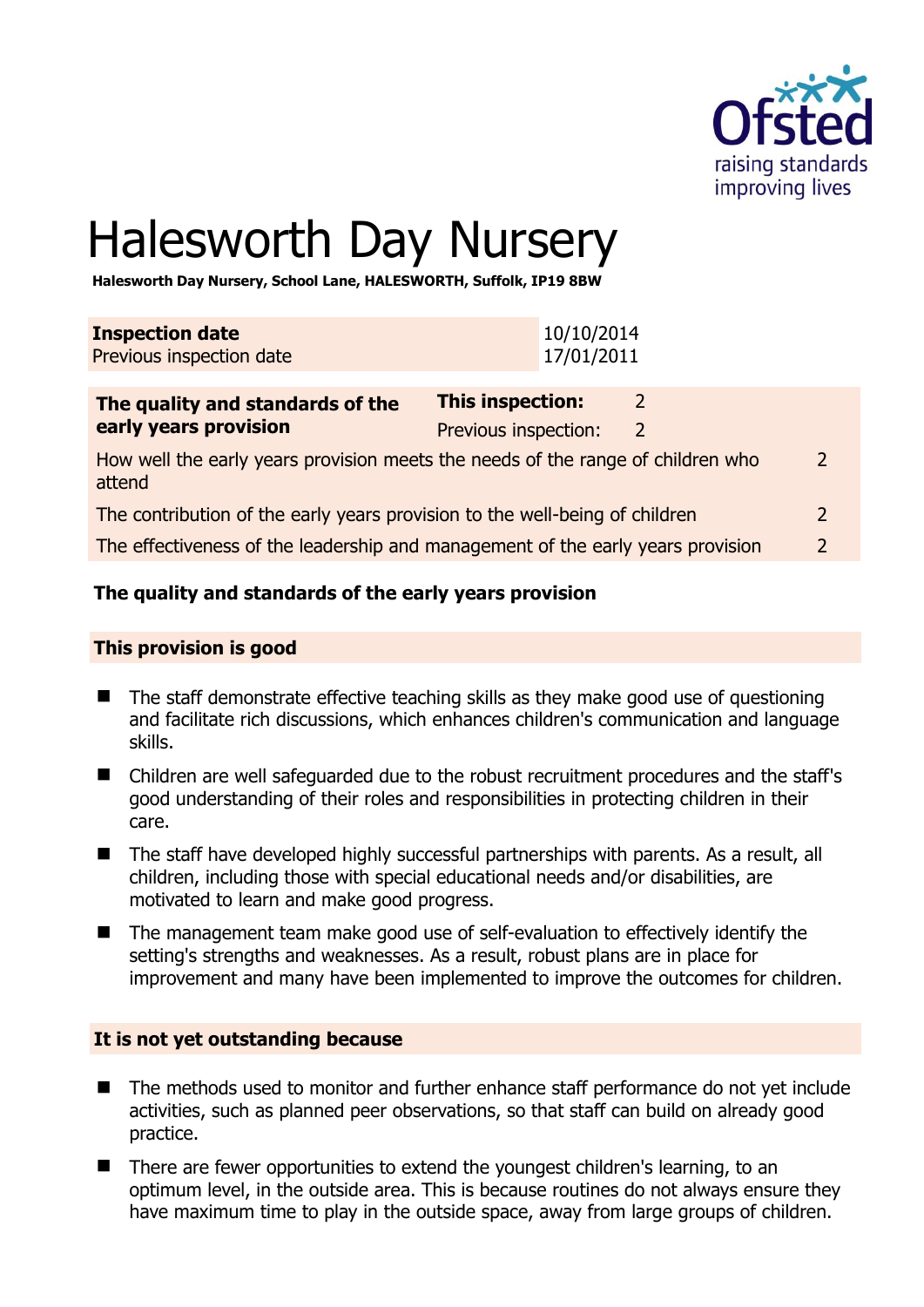# **Information about this inspection**

Inspections of registered early years provision are:

- $\bullet$  scheduled at least once in every inspection cycle the current cycle ends on 31 July 2016
- scheduled more frequently where Ofsted identifies a need to do so, for example where provision was previously judged inadequate
- **•** brought forward in the inspection cycle where Ofsted has received information that suggests the provision may not be meeting the legal requirements of the Early Years Foundation Stage or where assessment of the provision identifies a need for early inspection
- **•** prioritised where we have received information that the provision is not meeting the requirements of the Early Years Foundation Stage and which suggests children may not be safe
- scheduled at the completion of an investigation into failure to comply with the requirements of the Early Years Foundation Stage.

The provision is also registered on the voluntary and compulsory parts of the Childcare Register. This report includes a judgment about compliance with the requirements of that register.

# **Inspection activities**

- $\blacksquare$ The inspector observed activities in all the rooms and the outside learning environment.
- $\blacksquare$ The inspector conducted a joint observation with a staff member who holds the Early Years Practitioner status.
- $\blacksquare$  The inspector held meetings with the management team of the setting.
- $\blacksquare$  The inspector looked at children's assessment records and planning documentation.
- The inspector checked evidence of suitability and qualifications of staff working with children, the provider's self-evaluation form and improvement plan.
- The inspector took account of the views of parents and carers spoken to on the day.

#### **Inspector**

Kerr Cobbett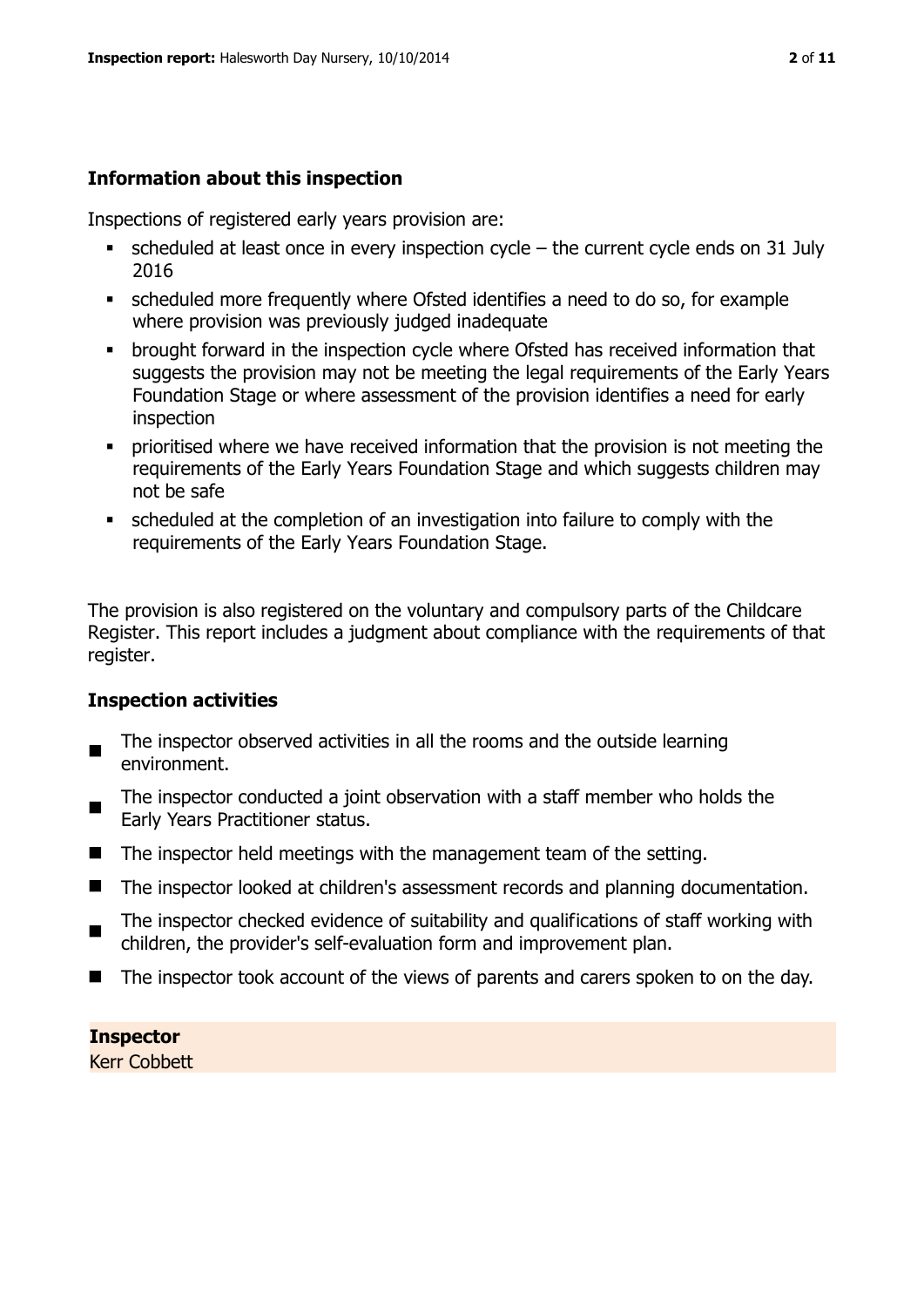# **Full report**

#### **Information about the setting**

Halesworth Day Nursery was registered in 2010 on the Early Years Register and the compulsory and voluntary parts of the Childcare Register. It is situated within a converted school building in the centre of Halesworth, Suffolk. The setting operates from four ground-floor playrooms. Children have access to two enclosed outdoor play areas. It is open each weekday, from 8am until 6pm, 51 weeks a year. A maximum of 52 children may attend the setting at any one time. There are currently 69 children on roll. The setting supports children with special educational needs and/or disabilities. The setting receives funding for the provision of free early education for three- and four-year-old children. The setting serves the immediate and surrounding local area. There are 13 members of staff employed, 11 of whom hold appropriate early years qualifications. One member of staff holds Early Years Professional status.

#### **What the setting needs to do to improve further**

#### **To further improve the quality of the early years provision the provider should:**

- $\blacksquare$  enhance staff practice further by introducing more astute methods, such as peer observations, to focus more sharply on the impact of staff's practice with children
- enhance children's progress even further by reviewing the flexibility of outside routines to ensure that all children are able to make maximum use of the outdoor environment, to further enhance their learning.

#### **Inspection judgements**

#### **How well the early years provision meets the needs of the range of children who attend**

Staff have a strong awareness of how children learn. The use of skilful questioning and good role modelling demonstrates effective teaching skills. Staff make good use of spontaneous opportunities, which extend children's ability to think critically. For example, staff use raindrops that have fallen on the green house in the garden as a valuable learning opportunity. They provide children with magnifying glasses so that they can examine the raindrops close up and engage them in language-rich discussions. Children in the pre-school room are provided with rich opportunities to develop their literacy skills. The warm and welcoming environment allows children to explore independently, consequently learning through meaningful play. As a result, children make good progress across the seven areas of learning, which is preparing them well in readiness for school. Staff understand that all children are individuals and learn as they play and explore in their own way. Therefore, children with special educational needs and/or disabilities receive appropriate support, which is specific to the way they learn. This sensitive interaction from staff enables children to feel secure. Staff regularly complete written observations and use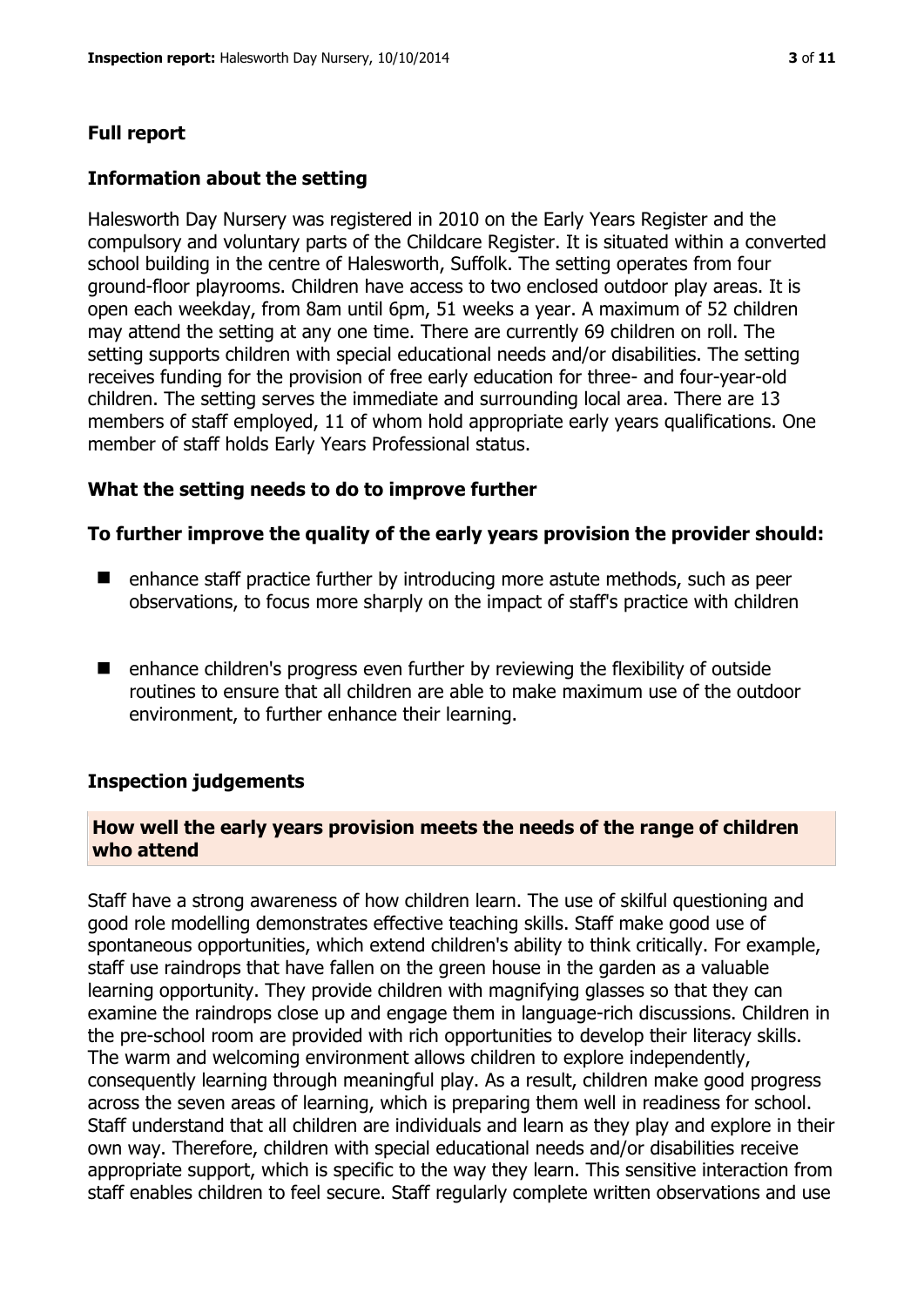photographic evidence to illustrate children's achievements. Clear next steps in learning are identified and used to extend children's learning further through a comprehensive planning system, which is displayed in each room. Observations of what children can do are effectively shared with parents and as a result, some parents have gone on to offer messy play activities at home, to further support their children's learning. This cohesive approach ensures children's individual needs are very effectively met and as a result, children are making good progress.

Staff make good use of open-ended questioning and encourage children to make links to the things they see around them in their community. For example, when children build with bricks, staff incorporate mathematical language and support them to reflect on what they could do with the bricks. The staff effectively extend activities by inspiring children to become involved in this role play, while wearing hard hats and safety jackets themselves. As a result, children remain focused and fully engaged and talk about what they are building. This means that children's communication and language skills are developing well. An exciting and interesting range of activities, which cover all areas of learning, is offered on a daily basis. In the baby room, staff display children's artwork and photographs on the walls in order to provide a stimulating environment. Babies show good levels of self-confidence and independence as they hold onto the furniture to pull themselves up and explore their interesting surroundings. Staff ensure that babies are able to make their own choices about how and where they spend their time, while remaining at their level to support development. Staff acknowledge the sounds the babies make with their beakers, asking if they are 'banging the drum?' As a result, babies grow in confidence.

Children's mathematical development is supported well. Staff carefully select and position specific puzzles in the outdoor play area, in order to engage and interest the boys, who particularly enjoy playing outside. The pre-school children model language, which they have learned from staff and carefully explain that, 'I just need to find the two cows to fit together'. Younger children purposefully play with the dolls and prams and are beginning to represent their own ideas through role play and by mirroring what they have seen in real life situations. Children use a wide range of equipment to make marks, which is appropriate for their age and stage of development. For example, older children have opportunities to make chalk rubbings, while babies confidently explore gloop with their hands. Parents are provided with good opportunities to be involved in their child's learning and development. Parents are fully informed about the progress that their children make and are encouraged to contribute to their children's learning records. In addition, parents are invited to events, such as open days, where they can explore their children's learning environment and discuss their child's individual learning and progress with their child's key person.

#### **The contribution of the early years provision to the well-being of children**

Children are happy and relaxed in the setting. Staff quickly get to know children, as they ask parents to provide background information about their child's care, including medical needs and dietary requirements, when their children first start. This supports continuity in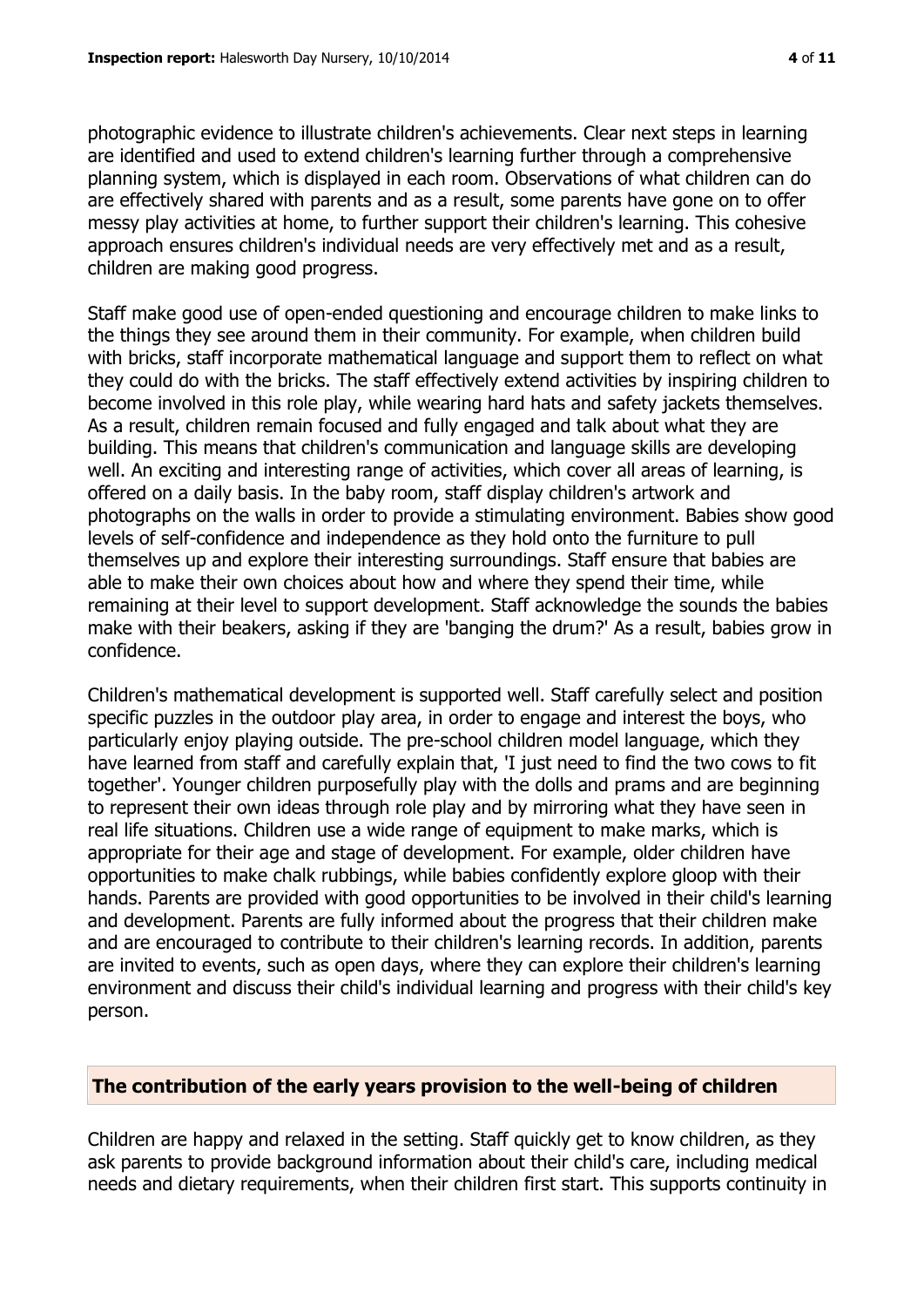children's care. Staff work closely together and ensure that transitions between each room are smooth, as children become ready to move on in their learning. This effectively promotes children's well-being and self-esteem. For example, children move on from the baby room when staff feel they are fully ready, which can sometimes be before they turn two. This demonstrates how the setting fully supports children's emotional well-being. There is an effective key-person system for children. Parents can clearly identify who their child's key person is, as can those children who are older enough to discuss this. This means that children feel secure in staff's care and are developing strong and positive relationships with the staff in the setting. Babies have very secure attachments with staff in their room. The gradual approach to settling-in sessions shows their respect for children's needs and feelings. Staff are vigilant in the baby room as to what makes children upset and recognise when a new baby does not appear to like the main door in the room being opened and closed. Staff are sensitive to the child's needs and close the door to ensure that she feels safe in her new environment. This demonstrates the good approach that staff have in ensuring children's feelings are valued within the setting.

Children demonstrate a good understanding of healthy practices through routines, such as hand washing. They are confident, where it is age appropriate, in managing their own needs and access the toilet area independently. As a result, children learn to manage their own personal care. Those who are slightly younger and learning to toilet train are fully supported to use the toilet area by caring and encouraging staff. As a result, children show their sense of pride and achievement when they go to the toilet for the first time at the setting. Children are beginning to develop a good understanding of healthy lifestyles, as they are provided with a nutritious lunch, which is fully prepared by the nursery chef. They also enjoy nutritious and well-balanced snacks. Staff maximise this opportunity to ensure children self-select their own foods and pour their own drinks; using this time as a valuable learning opportunity to encourage children's mathematical development. Staff use a monitor to listen out when babies are sleeping and supplement this with regular checks on the sleep room, to ensure babies can rest in safety. Older children are encouraged to keep scissors on one table when they are cutting and as a result, they learn how to manage risk safely. Staff value the importance of fresh air and exercise, which they promote well. Children are provided with appropriate opportunities go outdoors and enjoy energetic play. Children in the pre-school room access an area independently from the playroom. Younger children play in the front enclosed garden area, which is used effectively to support their age and stage of development. However, when the older children join them, this space becomes too busy for staff to optimise the learning opportunities, which were previously taking place. Pre-school children are confident to discuss how they feel from completing physical exercise, with comments such as, 'Phew! That must have made me so tired doing all that running'. As a result, children are developing their understanding and the importance of physical exercise and the effect it has on their bodies.

The environment is well resourced, which supports children's all round development. All children access a good range of resources, which is arranged effectively, so that they can access equipment independently. Children behave well because staff are good role models; they are polite, caring and listen carefully to children. They apply clear, consistent boundaries and as a result, children are cooperative and considerate. Children consistently say please and thank you at mealtimes and during play with each other. They are aware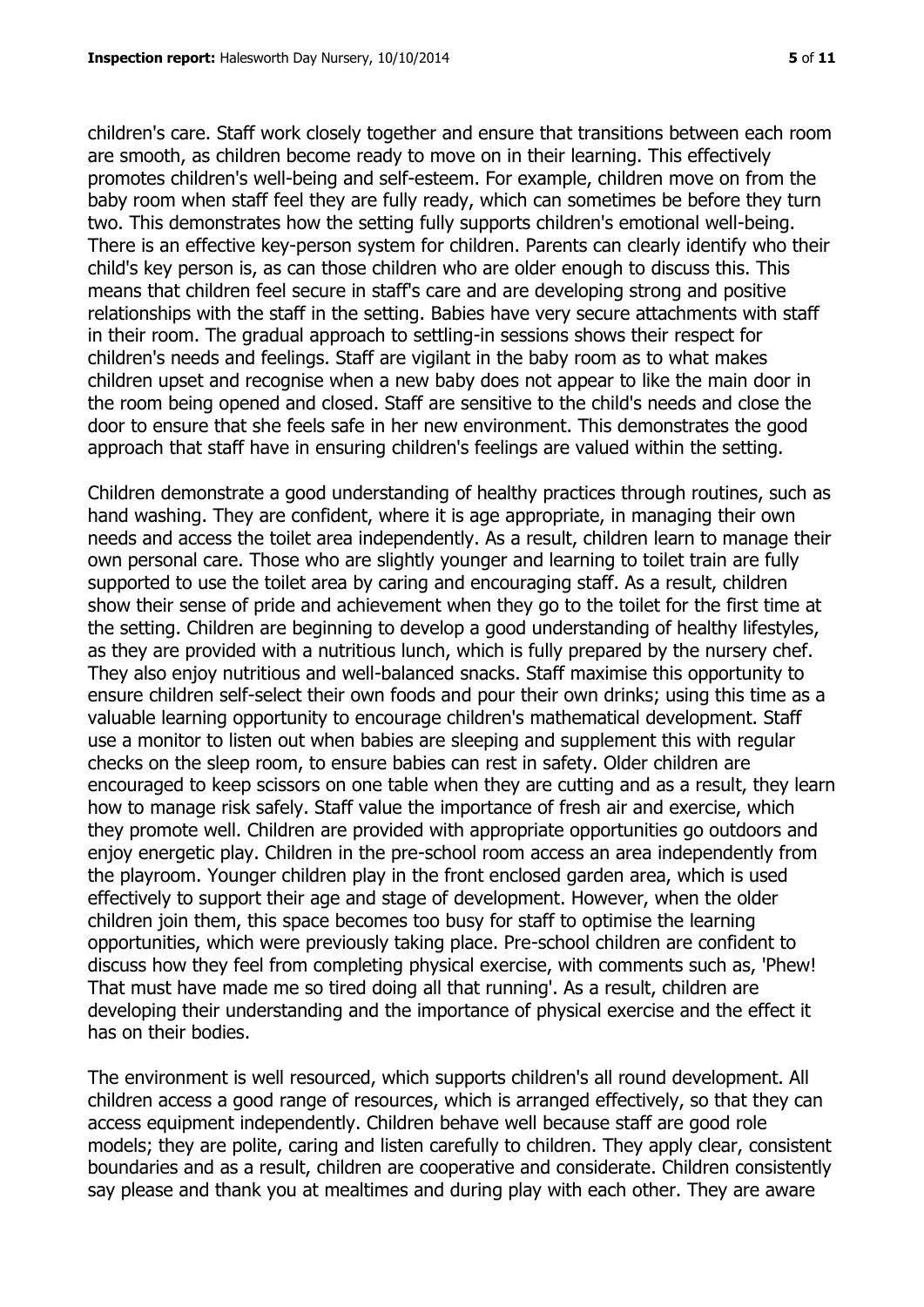of the boundaries that have been set and behave very well in the setting. Babies have access to a wide range of heuristic resources, which enables staff to follow the babies' leads in play. They too have a social lunch experience, where they sit together in high chairs, which are all at the same level, so that they can easily interact with each other.

#### **The effectiveness of the leadership and management of the early years provision**

Children's welfare is well fostered because all staff fully understand their roles and responsibilities in protecting children from harm. All staff attend regular safeguarding training. Consequently, they are able to follow the setting's policies and procedures confidently if they have a concern about a child's welfare. The management team understand their responsibility to ensure all staff are suitable to work with children and have recently upgraded all staff suitability checks under the Disclosure and Barring Service. The management team take employing new staff very seriously, in order to ensure that all staff are competent and capable to fulfil their role. As a result, induction for new staff is thorough and there are effective and robust recruitment procedures in place. Management and all staff have a very good understanding of their roles and responsibilities to safeguard children and to adhere to welfare requirements. There are effective contingency plans in place for when staff maybe absent. As a result, safeguarding procedures are strong and robust.

The management team are passionate about their work. They are actively involved in working with children and alongside staff each day; as a result, they know children well and children feel confident in their company. The management team are aware of what constitutes good quality teaching and discuss staff's practice with them during staff appraisals and team meetings. They appropriately monitor the educational programme but, as yet, the management team have not introduced more astute methods, such as peer observations, in order to more sharply evaluate the impact of staff's practice with children and enhance their learning even further. Staff access a range of training courses, which has a positive impact on the quality of teaching. As a result, children now have more opportunities learn new skills, because members of staff have improved their understanding of how young children learn. The team constantly discuss their practice and reflect on the positive changes they can make to the setting. For example, the setting's self-evaluation form is used as a working document, to clearly identify areas for improvement. The management team have identified that they would like to further improve the way that they monitor the educational programme and have been proactive in organising visits to surrounding early years providers to share and discuss good practice. Parents, staff and children actively contribute to the self-evaluation process through discussions and regular communication. As a result, the capacity to continuously improve is very good and the outcomes for children are held in the highest regard.

Strong partnership working, with parents, other settings and external agencies, is well established. This results in an effective collaboration to support children and their families. In particular, those with special educational needs and/or disabilities are fully supported. This is because the setting has built effective partnerships with professionals from the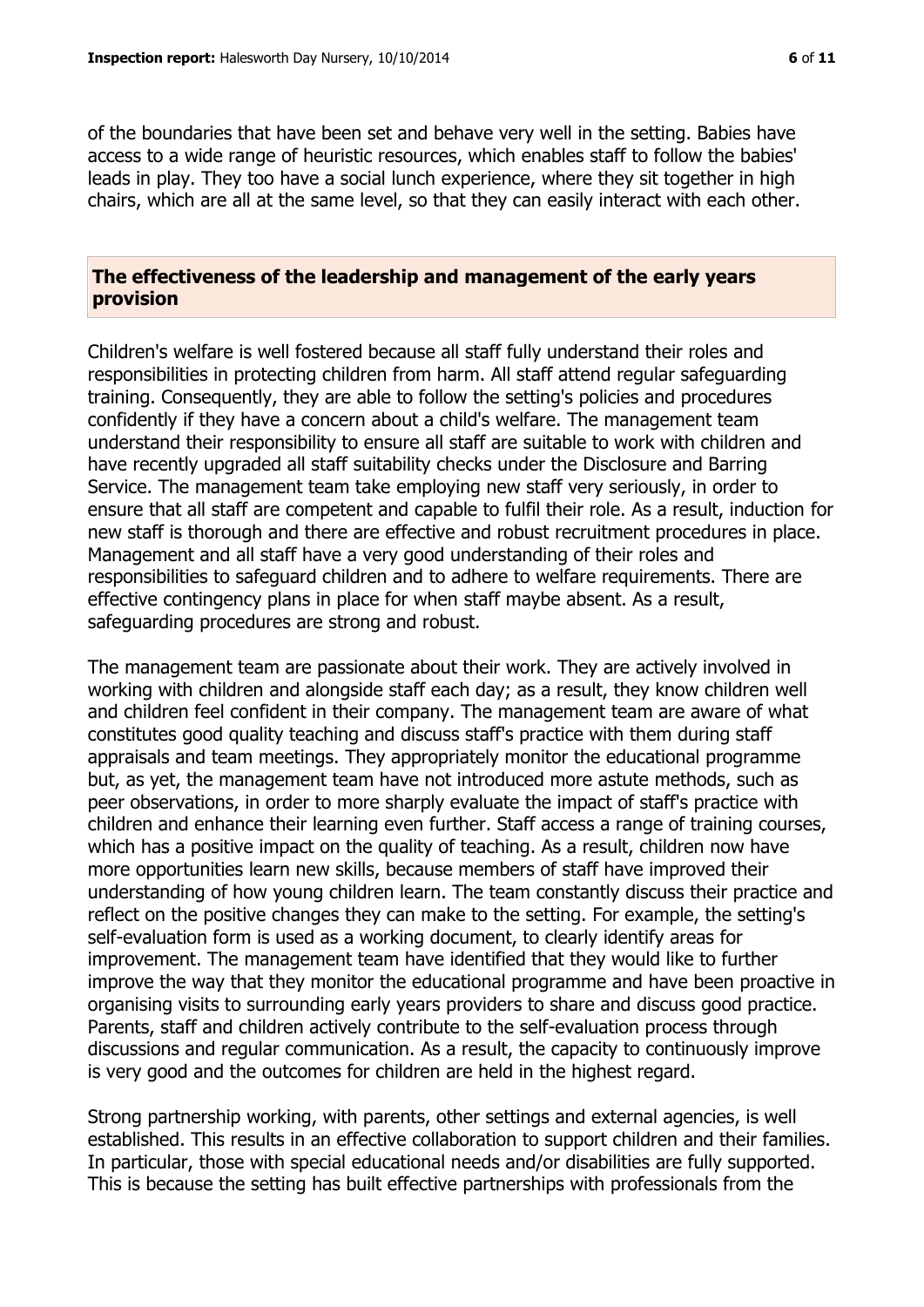local children's centre, health visitors, and speech and language therapists. These close relationships enable staff to fully embrace the advice given to families and tailor learning within the setting to meet the needs of individuals. Parents are highly complimentary of the service they receive at the setting and comment favourably on the strong partnerships they have with staff and in relation to their child's care, learning and development. As a result, parents feel fully involved in their child's learning and development and feel confident that their children are being supported in the next stage of their learning, such as school.

#### **The Childcare Register**

| The requirements for the compulsory part of the Childcare Register are | Met |
|------------------------------------------------------------------------|-----|
| The requirements for the voluntary part of the Childcare Register are  | Met |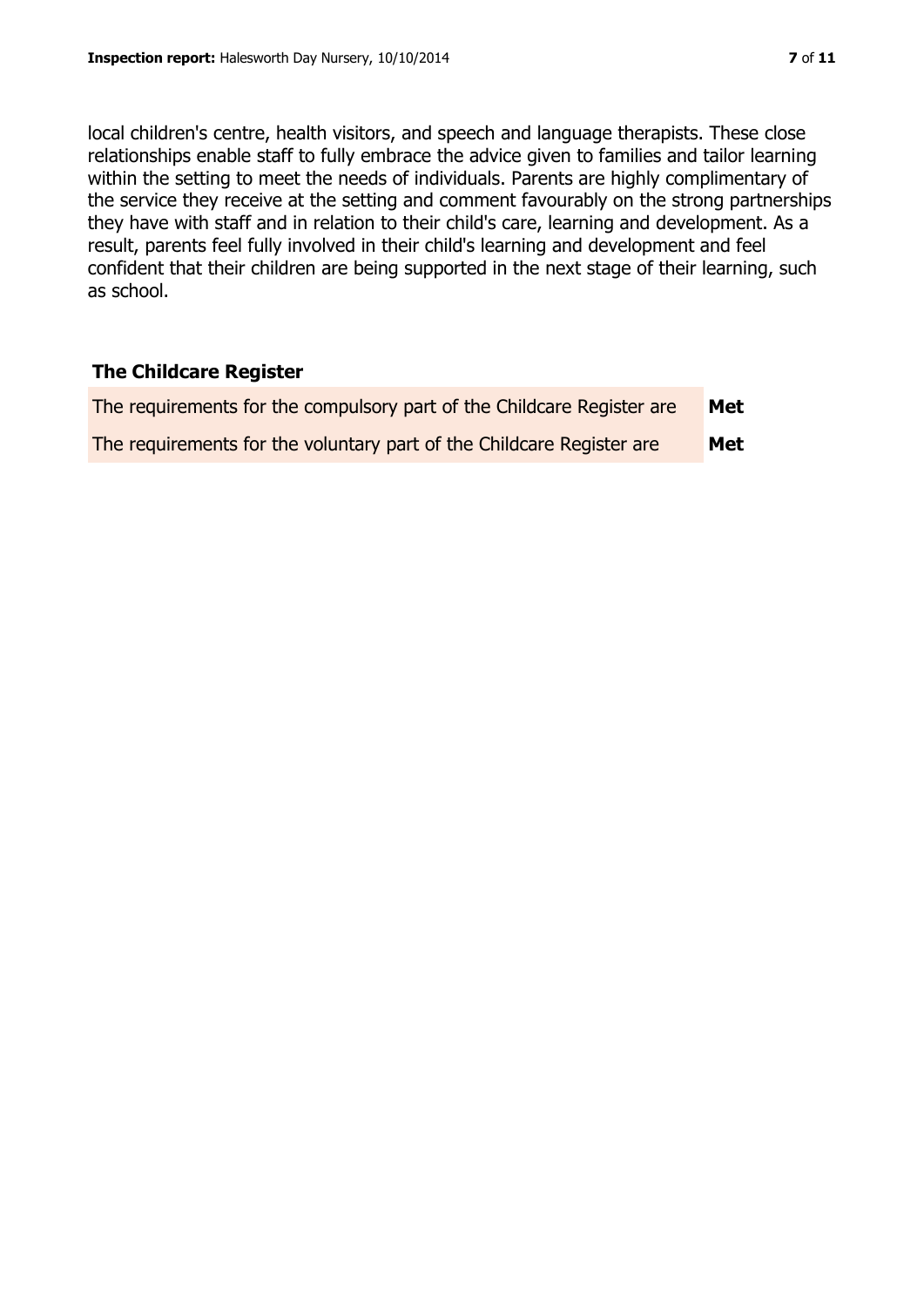# **What inspection judgements mean**

# **Registered early years provision**

| <b>Grade</b> | <b>Judgement</b>        | <b>Description</b>                                                                                                                                                                                                                                                                                                                                                                                |
|--------------|-------------------------|---------------------------------------------------------------------------------------------------------------------------------------------------------------------------------------------------------------------------------------------------------------------------------------------------------------------------------------------------------------------------------------------------|
| Grade 1      | Outstanding             | Outstanding provision is highly effective in meeting the needs<br>of all children exceptionally well. This ensures that children are<br>very well prepared for the next stage of their learning.                                                                                                                                                                                                  |
| Grade 2      | Good                    | Good provision is effective in delivering provision that meets<br>the needs of all children well. This ensures children are ready<br>for the next stage of their learning.                                                                                                                                                                                                                        |
| Grade 3      | Requires<br>improvement | The provision is not giving children a good standard of early<br>years education and/or there are minor breaches of the<br>safeguarding and welfare requirements of the Early Years<br>Foundation Stage. We re-inspect nurseries and pre-schools<br>judged as requires improvement within 12 months of the date<br>of inspection.                                                                 |
| Grade 4      | Inadequate              | Provision that is inadequate requires significant improvement<br>and/or enforcement action. The provision is failing to give<br>children an acceptable standard of early years education and/or<br>is not meeting the safeguarding and welfare requirements of<br>the Early Years Foundation Stage. It will be monitored and<br>inspected again within six months of the date of this inspection. |
| Met          |                         | There were no children present at the time of the inspection.<br>The inspection judgement is that the provider continues to<br>meet the requirements for registration.                                                                                                                                                                                                                            |
| Not met      |                         | There were no children present at the time of the inspection.<br>The inspection judgement is that the provider does not meet<br>the requirements for registration.                                                                                                                                                                                                                                |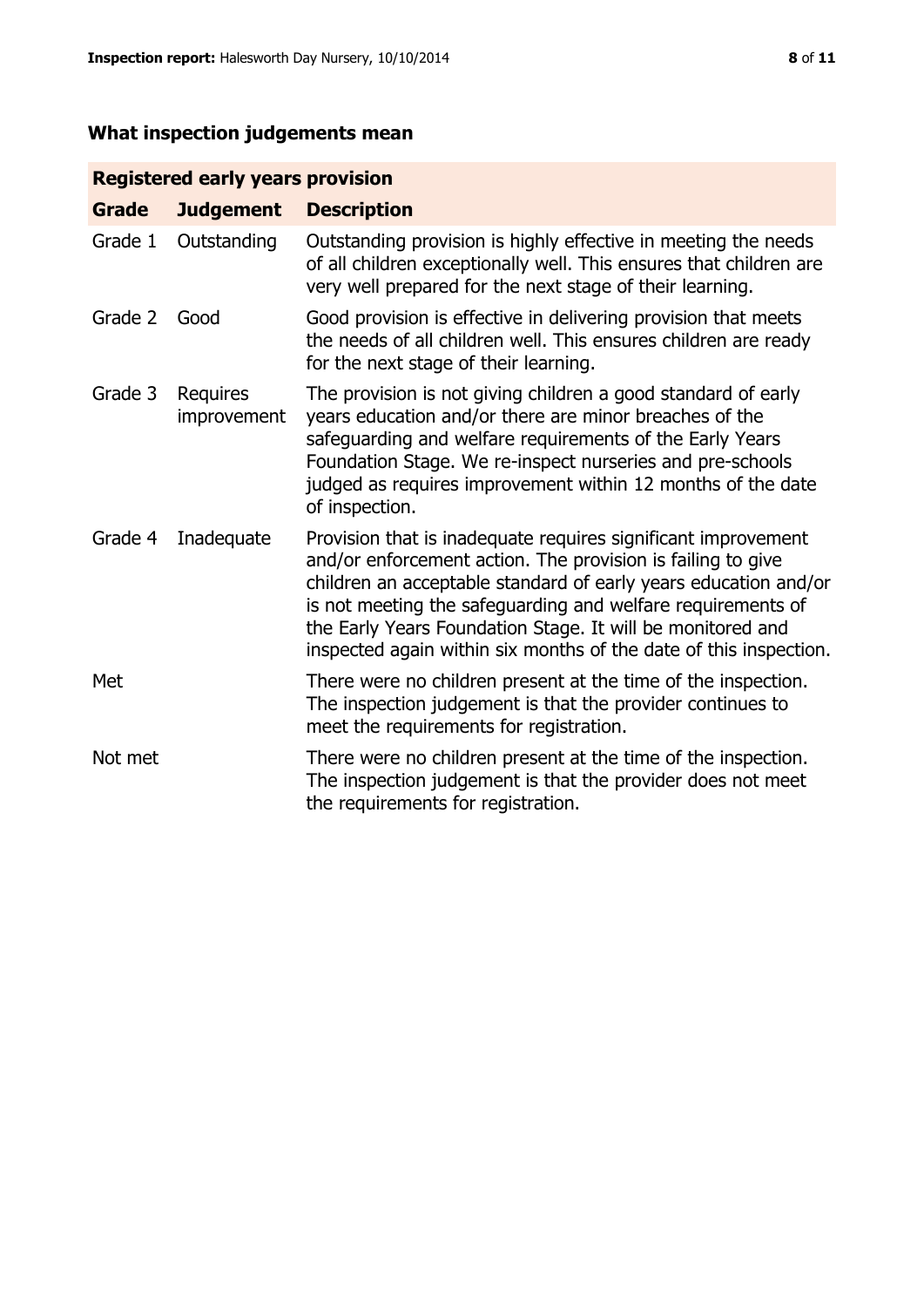#### **Inspection**

This inspection was carried out by Ofsted under sections 49 and 50 of the Childcare Act 2006 on the quality and standards of provision that is registered on the Early Years Register. The registered person must ensure that this provision complies with the statutory framework for children's learning, development and care, known as the Early Years Foundation Stage.

# **Setting details**

| Unique reference number           | EY411434                       |
|-----------------------------------|--------------------------------|
| <b>Local authority</b>            | <b>Suffolk</b>                 |
| <b>Inspection number</b>          | 851192                         |
| <b>Type of provision</b>          |                                |
| <b>Registration category</b>      | Childcare - Non-Domestic       |
| Age range of children             | $0 - 17$                       |
| <b>Total number of places</b>     | 52                             |
| <b>Number of children on roll</b> | 69                             |
| <b>Name of provider</b>           | Halesworth Day Nursery Limited |
| Date of previous inspection       | 17/01/2011                     |
| <b>Telephone number</b>           | 01986 874569                   |

Any complaints about the inspection or the report should be made following the procedures set out in the guidance *'Complaints procedure: raising concerns and making complaints* about Ofsted', which is available from Ofsted's website: www.ofsted.gov.uk. If you would like Ofsted to send you a copy of the guidance, please telephone 0300 123 4234, or email enquiries@ofsted.gov.uk.

# **Type of provision**

For the purposes of this inspection the following definitions apply:

Full-time provision is that which operates for more than three hours. These are usually known as nurseries, nursery schools and pre-schools and must deliver the Early Years Foundation Stage. They are registered on the Early Years Register and pay the higher fee for registration.

Sessional provision operates for more than two hours but does not exceed three hours in any one day. These are usually known as pre-schools, kindergartens or nursery schools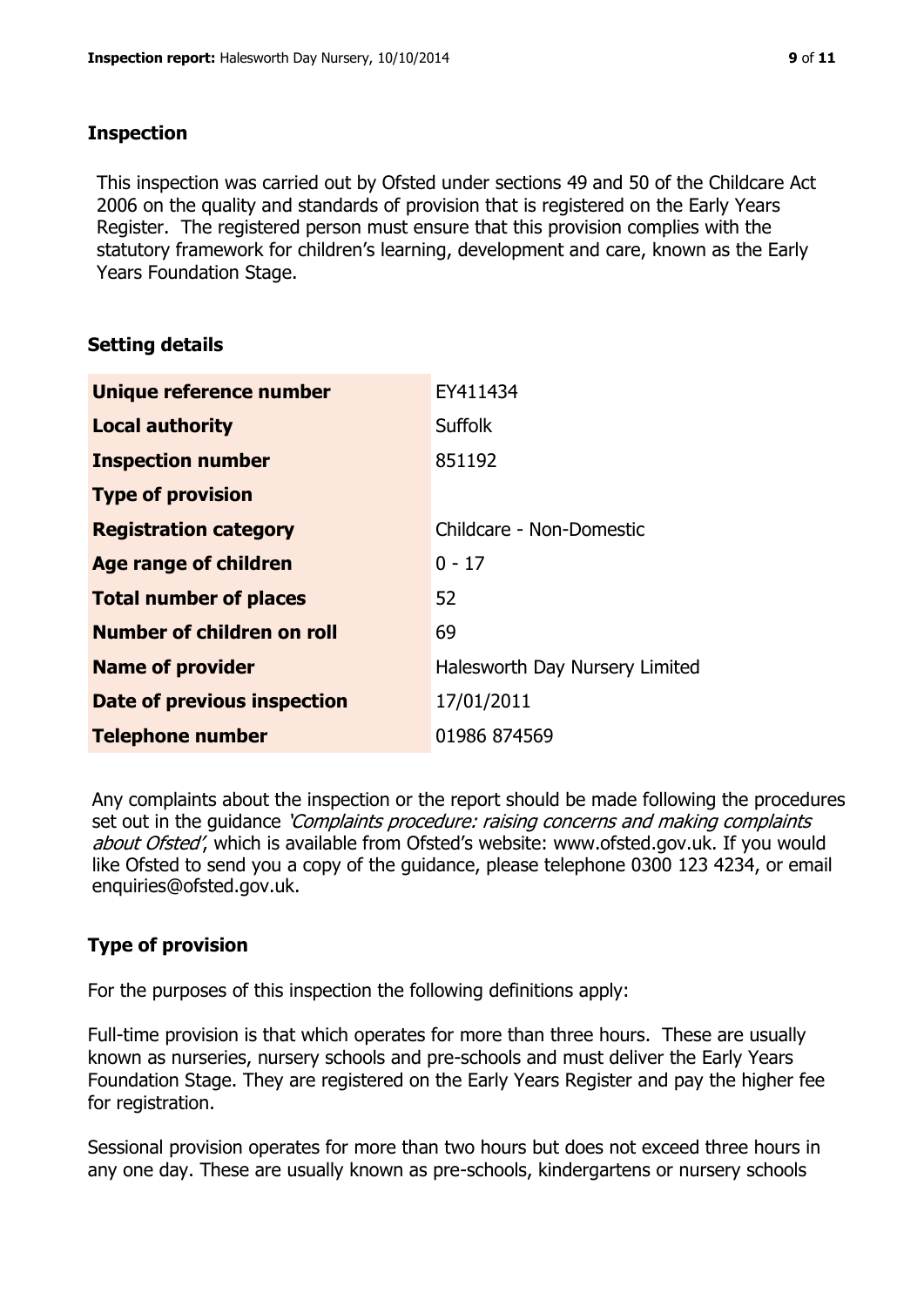and must deliver the Early Years Foundation Stage. They are registered on the Early Years Register and pay the lower fee for registration.

Childminders care for one or more children where individual children attend for a period of more than two hours in any one day. They operate from domestic premises, which are usually the childminder's own home. They are registered on the Early Years Register and must deliver the Early Years Foundation Stage.

Out of school provision may be sessional or full-time provision and is delivered before or after school and/or in the summer holidays. They are registered on the Early Years Register and must deliver the Early Years Foundation Stage. Where children receive their Early Years Foundation Stage in school these providers do not have to deliver the learning and development requirements in full but should complement the experiences children receive in school.